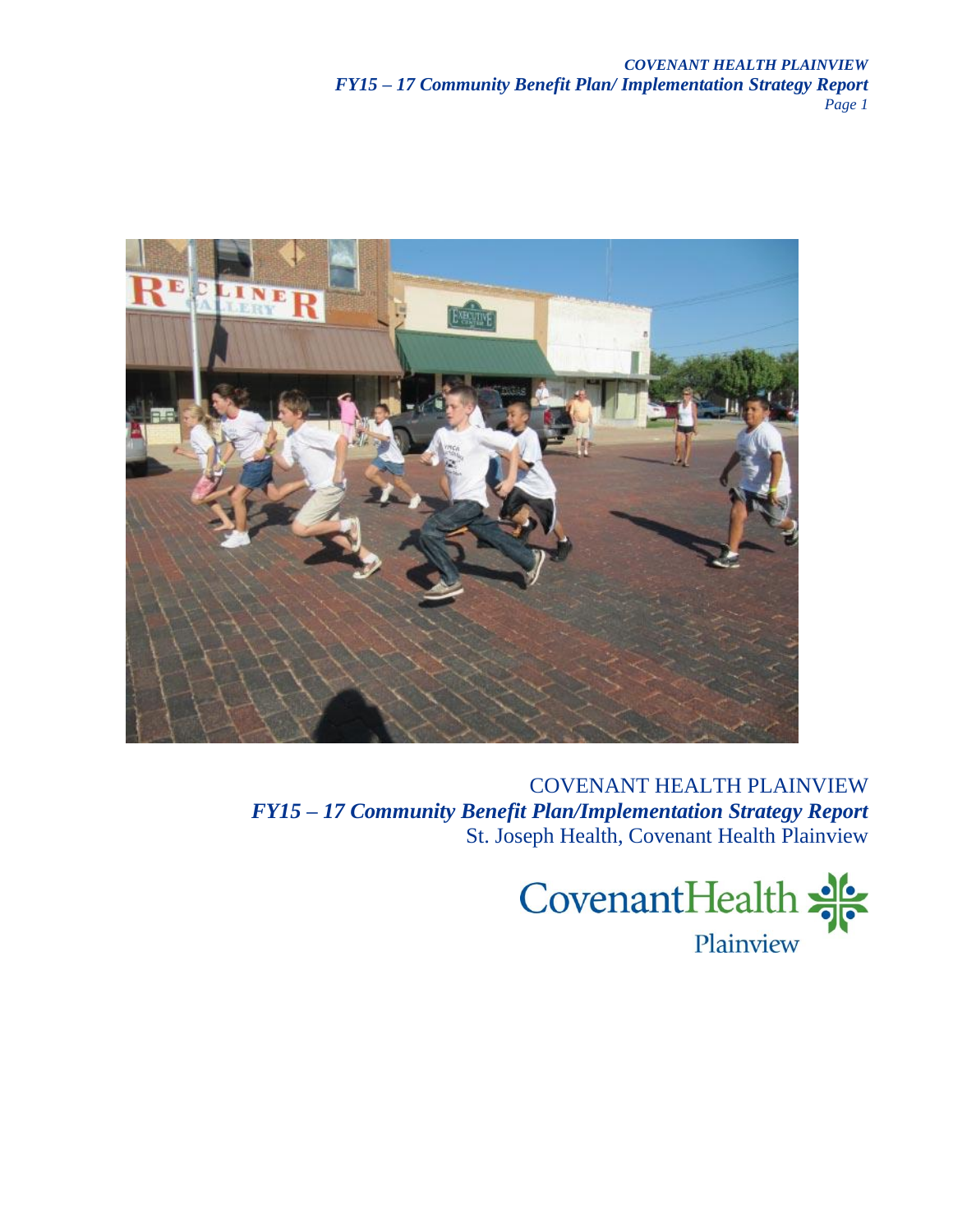# **TABLE OF CONTENTS**

| <b>COMMUNITY - DEFINING THE COMMUNITY BENEFIT SERVICE AREA  6</b>                                                                                                                |
|----------------------------------------------------------------------------------------------------------------------------------------------------------------------------------|
| <b>COMMUNITY NEEDS &amp; ASSETS ASSESSMENT PROCESS AND RESULTS 11</b>                                                                                                            |
| <b>Summary of Community Needs and Assets Assessment Process and Results</b><br><b>Identification and Selection of DUHN Communities</b><br><b>Priority Community Health Needs</b> |
|                                                                                                                                                                                  |
| <b>Summary of Community Benefit Planning Process</b><br><b>Addressing the Needs of the Community:</b><br>FY 15 - 17 Key Community Benefit Initiatives and Evaluation Plan        |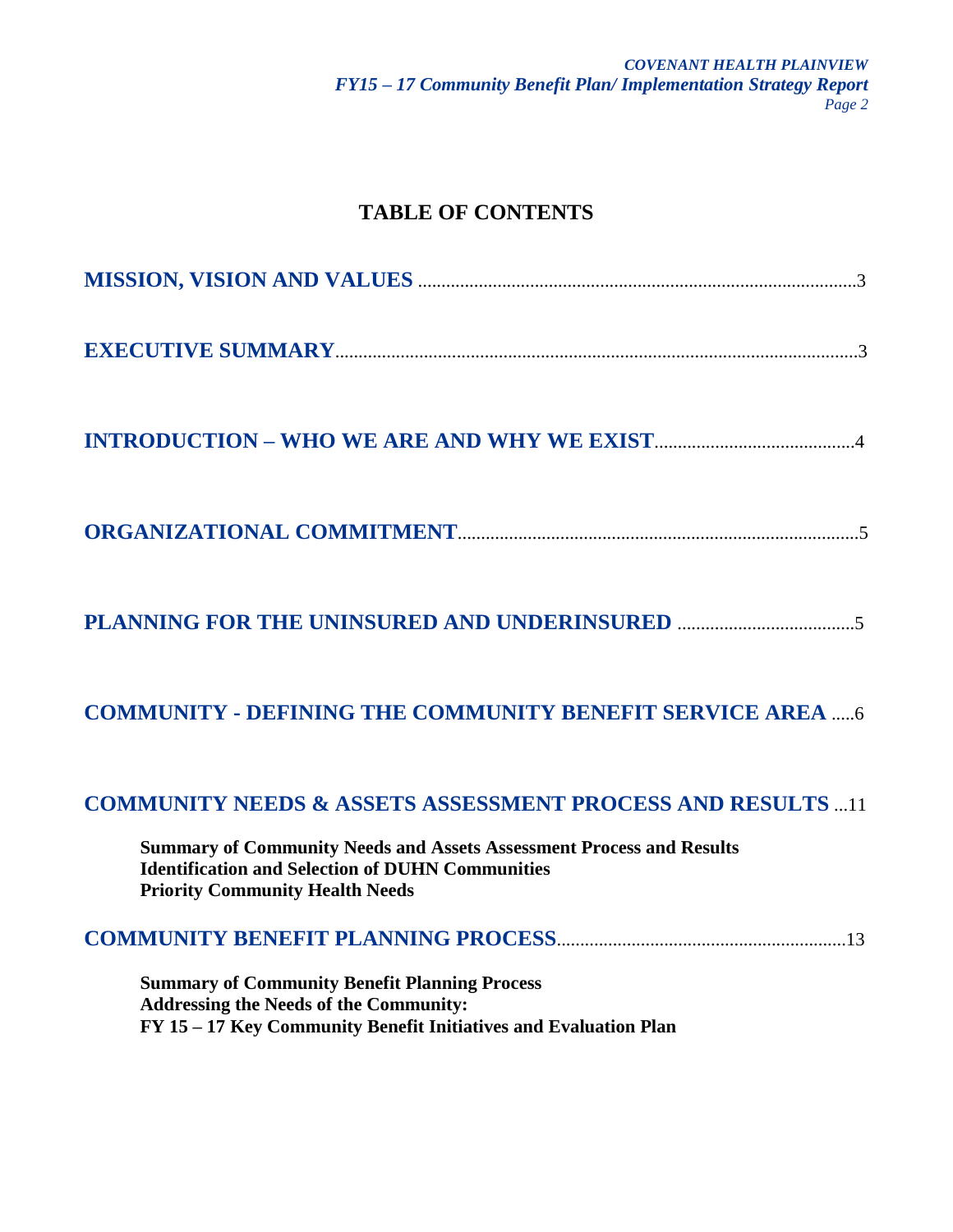# **MISSION, VISION AND VALUES**

#### **Our Mission**

To extend the healing ministry of Jesus in the tradition of the Sisters of St. Joseph of Orange by continually improving the health and quality of life of people in the communities we serve.

#### **Our Vision**

We bring people together to provide compassionate care, promote health improvement and create healthy communities.

#### **Our Values**

The four core values of St. Joseph Health -- Service, Excellence, Dignity and Justice -- are the guiding principles for all we do, shaping our interactions with those whom we are privileged to serve.

# **EXECUTIVE SUMMARY**

Covenant Health Plainview (CHP), a member of Covenant Health (CH) and a member of St. Joseph Health is located on the High Plains of Texas and serves the needs of a four-county area (Castro, Hale, Floyd, and Swisher Counties). Although Plainview and the service area counties are located between Amarillo and Lubbock, virtually all patient outmigration goes to Lubbock. Covenant Health Plainview has 68 licensed beds, and over 20 admitting physicians. The hospital has over 2,100 annual patient discharges and more than 500 annual births.

Covenant Health (CH) is a member of St. Joseph Health, sponsored by the St. Joseph Health Ministry, and is one of the largest non-profit healthcare organizations in the West Texas and Eastern New Mexico regions, serving a 62-county area. We consist of 986 licensed beds, approximately 5,000 employees, and over 500 admitting physicians. Covenant Health has an average daily census of 409, over 28,000 annual patient discharges, and more than 85,000 annual Emergency Department visits.

## **Community Plan/Implementation Strategy Priorities**

As part of CH and St. Joseph Health, Covenant Health Plainview participates in the mission of the CH Community Outreach Department. The mission statement of CH Community Outreach Department is "to create a healthy community by providing human and material resources to benefit the community, by responding to the needs of the underserved, and by advocating at the local, state and national levels on identified key issues.

As part of our Christian ministry of healing, Covenant's Community Benefit priorities include:

- Diabetes Education
- hk2020 (Obesity Prevention)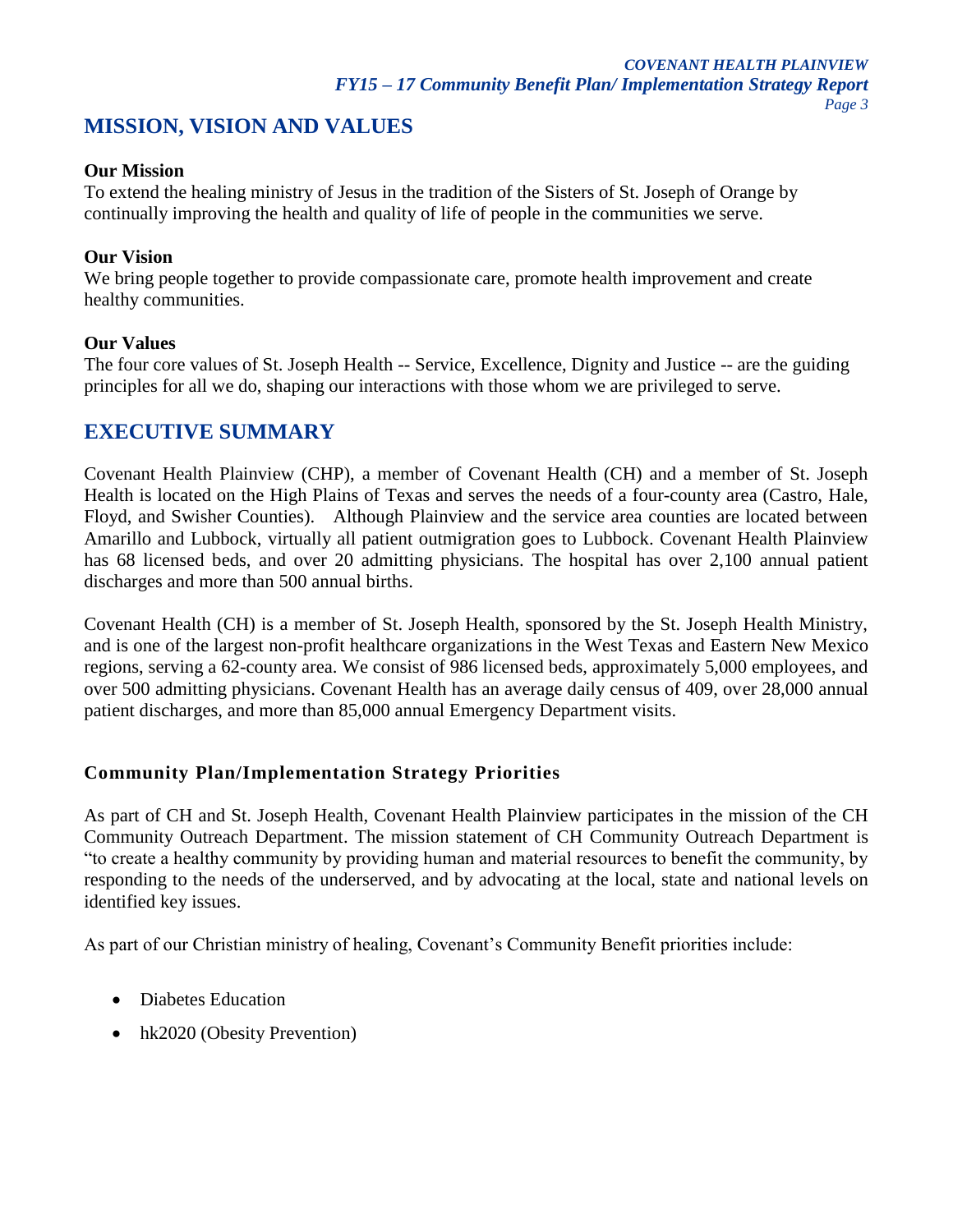# **INTRODUCTION**

## **Who We Are and Why We Exist**

Covenant Health Plainview, a member of Covenant Health (CH) and a member of St. Joseph Health is located on the High Plains of Texas and serves the industrial, commercial and agricultural needs of a four-county area (Castro, Hale, Floyd, and Swisher Counties). Each service area county has its own hospital that provides primary and secondary care while most specialty tertiary care services go to Lubbock, TX. Although Plainview and the service area counties are located between Amarillo and Lubbock, virtually all patient outmigration goes to Lubbock. Covenant Health Plainview has 68 licensed beds, and over 20 admitting physicians. The hospital has over 2,100 annual patient discharges and more than 500 annual births.

Covenant Health- Covenant Medical Center, located in Lubbock, Texas is also a member of St. Joseph Health, sponsored by the St. Joseph Health Ministry, and is the largest health care institution in the West Texas and Eastern New Mexico regions, with 4,500 employees and more than 600 admitting physicians. Covenant Health was created in 1998, through the merger of Lubbock Methodist Hospital System and St. Mary Hospital. Cornerstone facilities in Lubbock include Covenant Medical Center, Covenant Children's Hospital, Covenant Specialty Hospital and Hospice of Lubbock. Covenant Medical Group offers a wide array of primary care and specialists throughout Lubbock, West Texas and New Mexico.

Covenant is committed to offering accessible, affordable care to Lubbock's surrounding areas through 2 leased and 12 affiliated regional hospitals, including Covenant Health Plainview and Covenant Hospital Levelland, and Covenant Medical Group, a large employed physician group comprised of approximately 150 primary care and specialist physicians across West Texas and Eastern New Mexico. Additionally, a fleet of four mobile coaches and two ECHO/PV vans travel to take needed services to the medically underserved.

As part of our Christian ministry of healing, Covenant Health Plainview's Community Benefit priorities include:

- Diabetes Education
- hk2020 (Obesity Prevention)

All Community Health Outreach programs are dedicated to bringing high-quality services and programs directly to the neighborhoods and communities that need it most.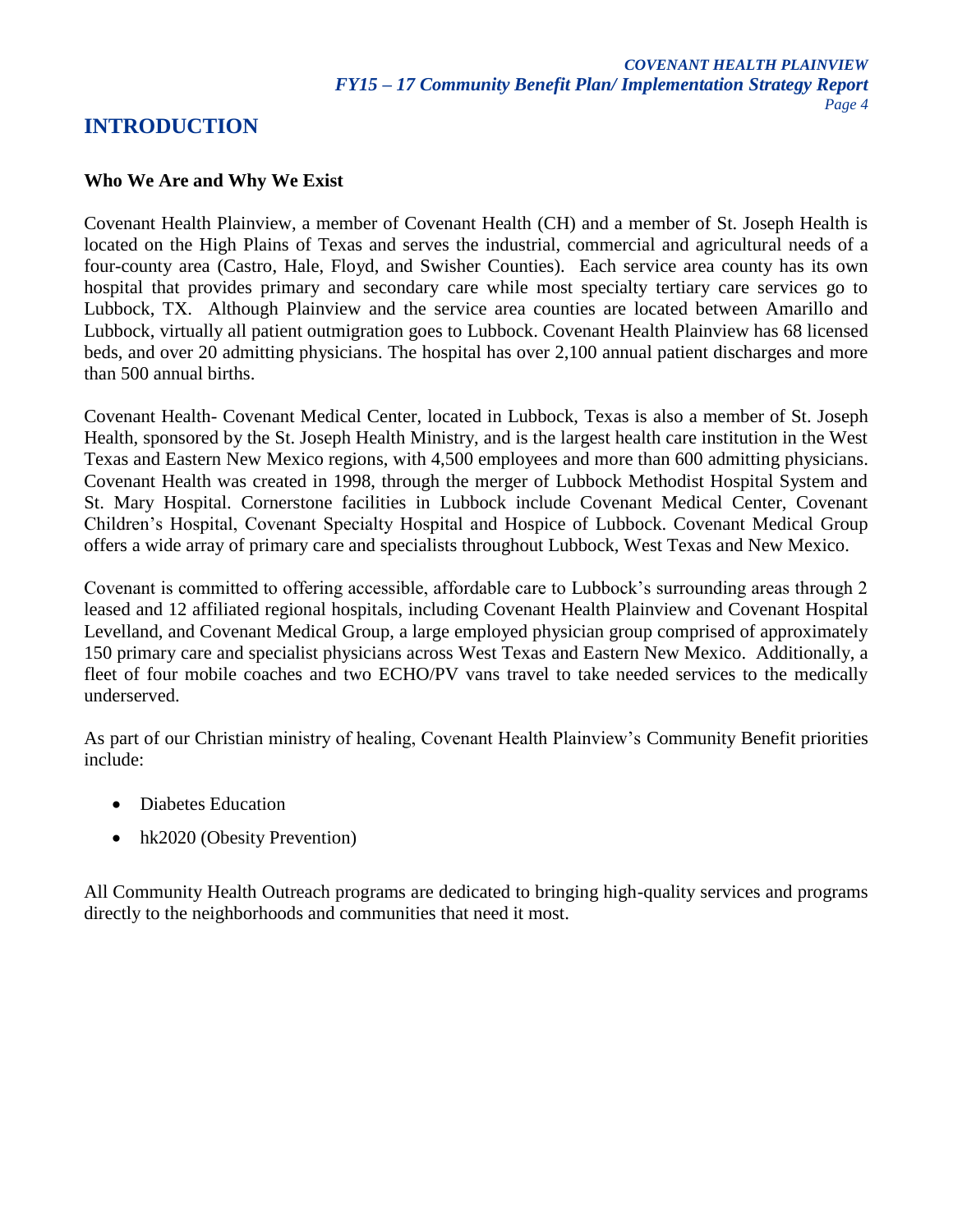# **ORGANIZATIONAL COMMITMENT**

#### **Community Benefit Governance and Management Structure**

Our Executive Management Team (EMT) is involved in community benefit planning, prioritization of programs, and reporting. Input is received from community members, hospital staff, etc. which in turn also assists in monitoring progress on the Community Benefit Plan. This is accomplished in conjunction with the EMT by providing oversight of achievement of goals and initiatives, community outreach activities, and assuring the accuracy of information included in community benefit reports.

The Covenant Health Plainview Board of Trustees is charged with the review and approval of both the Covenant Health Plainview CHNA Report and Covenant Hospital CB Plan/Implementation Strategy Report.

# **PLANNING FOR THE UNINSURED AND UNDERINSURED**

Our mission is to provide quality care to all our patients, regardless of ability to pay. We believe that no one should delay seeking needed medical care because they lack health insurance. That is why Covenant Health Plainview has a **Patient Financial Assistance Program** that provides free or discounted services to eligible patients.

Financial Assistance is defined as health care services provided at no charge or at a reduced charge to patients who do not have or cannot obtain adequate financial resources or other means to pay for their care. Notices of Charity Care are posted at the registration areas in English and Spanish. It is also published annually in the Lubbock, Plainview, and Levelland local newspapers. During the collection process of self-pay balances and self-pay balances after insurance, Billing/Collection Specialists offer financial assistance to help patients who do not have the capacity to pay their accounts as an option to retire/resolve their account balance.

# **COMMUNITY - DEFINING THE COMMUNITY BENEFIT SERVICE AREA**

Our FY15 – 17 Community Benefit Service Area (CBSA) addresses populations within both our primary service areas and secondary service areas. Rural areas tend to exhibit the characteristics of a high need area and by definition include a larger area with a relatively small population at specific centers.

**Primary CBSA**: Hale County with an emphasis on Plainview residents. Hale County (ZIP Codes 79311, 79041, 79250, 79072, and 79073)

**Secondary CBSA:** includes the Texas counties of Castro, Floyd, and Swisher Counties. Floyd (ZIP Codes 79235, and 79241), Castro County (ZIP Codes 79027, 79043, and 79085) and Swisher County (ZIP Codes 79063, 79052, 79088, and 79042)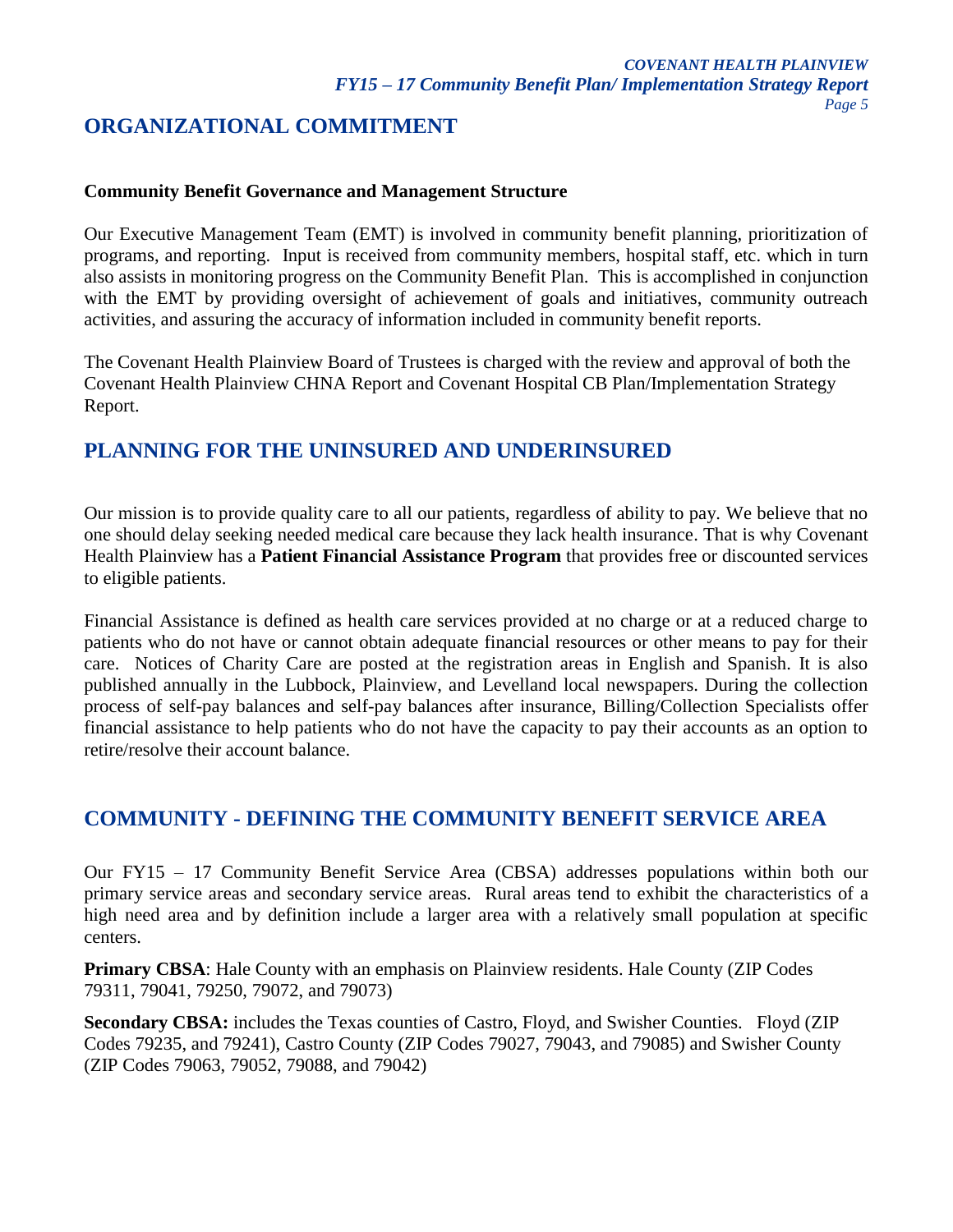#### *COVENANT HEALTH PLAINVIEW FY15 – 17 Community Benefit Plan/ Implementation Strategy Report Page 6*

The majority of the population is located in Plainview and the other service area communities. Half of the service area population is located in Plainview and two thirds in Hale County with roughly equal percentages of the remainder population in the other counties, although the population is expected to decline in the outlying counties.

#### **Total Population of Covenant Health Plainview Service Area Counties**

The table below reports the total number of people in the service area counties. This information is relevant because population counts are necessary to quantify the community as defined. Furthermore, it provides context to the rural characteristics of the counties. Hale County has the largest total population and highest population density of the service area counties.

| Report Area           | <b>Total Population</b> | <b>Total Land Area</b><br>(Square Miles) | <b>Population Density</b><br>(Per Square Mile) |
|-----------------------|-------------------------|------------------------------------------|------------------------------------------------|
| Report Area           | 58,316                  | 3,781.42                                 | 15.42                                          |
| <b>Castro County</b>  | 7,848                   | 894.43                                   | 8.77                                           |
| <b>Floyd County</b>   | 6,599                   | 992.14                                   | 6.65                                           |
| <b>Hale County</b>    | 36,041                  | 1,004.68                                 | 35.87                                          |
| <b>Swisher County</b> | 7,828                   | 890.16                                   | 8.79                                           |
| Texas                 | 24,311,892              | 261,231.70                               | 93.07                                          |
| <b>United States</b>  | 303,965,271             | 3,531,905.50                             | 86.06                                          |

*Data Source[: U.S. Census Bureau, 2006-2010 American Community Survey 5-Year Estimates.](http://www.census.gov/acs/www/data_documentation/2010_release/) Source geography: Tract.*

The map below indicates that most of the population in Hale County and across the service area counties is located in the city of Plainview.



# **Population Density (Per Sq. Mi.), By Tract, U.S. Census**

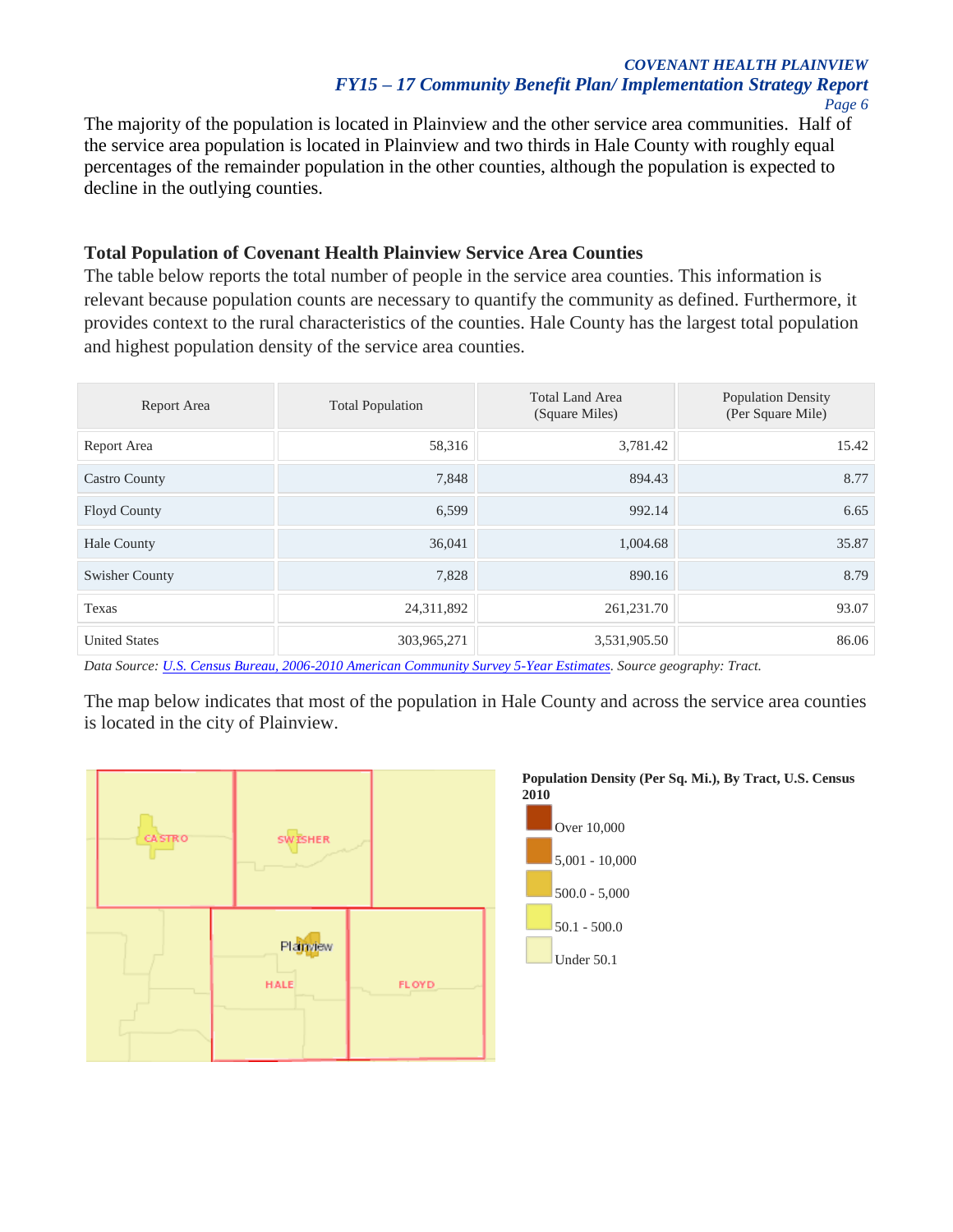#### *COVENANT HEALTH PLAINVIEW FY15 – 17 Community Benefit Plan/ Implementation Strategy Report Page 7*

| Report Area           | White  | <b>Black</b> | Asian | Native<br>American/<br>Alaska<br><b>Native</b> | Native<br>Hawaiian/<br>Pacific<br>Islander | Some Other<br>Race | Multiple<br>Races |
|-----------------------|--------|--------------|-------|------------------------------------------------|--------------------------------------------|--------------------|-------------------|
| Report Area           | 82.26% | 4.62%        | 0.42% | 0.48%                                          | 0.21%                                      | 8.47%              | 3.53%             |
| <b>Castro County</b>  | 88.90% | 2.71%        | 0.19% | 0.69%                                          | 0.57%                                      | 3.96%              | 2.97%             |
| <b>Floyd County</b>   | 87.68% | 2.02%        | 0.38% | 0.21%                                          | $0\%$                                      | 6.47%              | 3.24%             |
| <b>Hale County</b>    | 80.12% | 5.24%        | 0.35% | 0.37%                                          | 0.17%                                      | 10.02%             | 3.73%             |
| <b>Swisher County</b> | 80.93% | 5.85%        | $1\%$ | 1.02%                                          | 0.22%                                      | 7.55%              | 3.44%             |
| Texas                 | 72%    | 11.78%       | 3.72% | 0.49%                                          | 0.08%                                      | 9.92%              | 2.01%             |
| <b>United States</b>  | 73.99% | 12.49%       | 4.67% | 0.82%                                          | 0.16%                                      | 5.46%              | 2.41%             |

# **Population Distribution by Race and Ethnicity**

In terms of ethnicity, the service area population is composed predominately of Hispanics, with less than 5% any other race or ethnic group. The proportion of Hispanics varies across the service area. The highest proportion of this ethnic group is in Castro County at 60%. The Hispanic population makes up about 40% of Swisher County. Floyd and Hale Counties each have slightly over 50% Hispanic population, but the average for the service area continues to increase as the older white population declines and is replaced by younger Hispanics.

All service area counties have a higher elderly population than the state of Texas, with Floyd and Swisher being one and half times as high as the state of Texas. As the older population reaches the end of the life cycle, rural areas will see significant declines in their population, having a significant effect on medical practice in some of the rural communities.

## **The Community Need Index**

The Community Need Index (CNI) developed by Dignity Health (formerly Catholic Healthcare West (CHW)) and Solucient (an information products company) aggregates five socioeconomic indicators that contribute to health disparity (also known as barriers) including:

o Income

Elder poverty, child poverty and single parent poverty

o Culture

Non-Caucasian Limited English

o Education

Without HS diploma

o Insurance

Unemployed and uninsured

o Housing

Renting percentage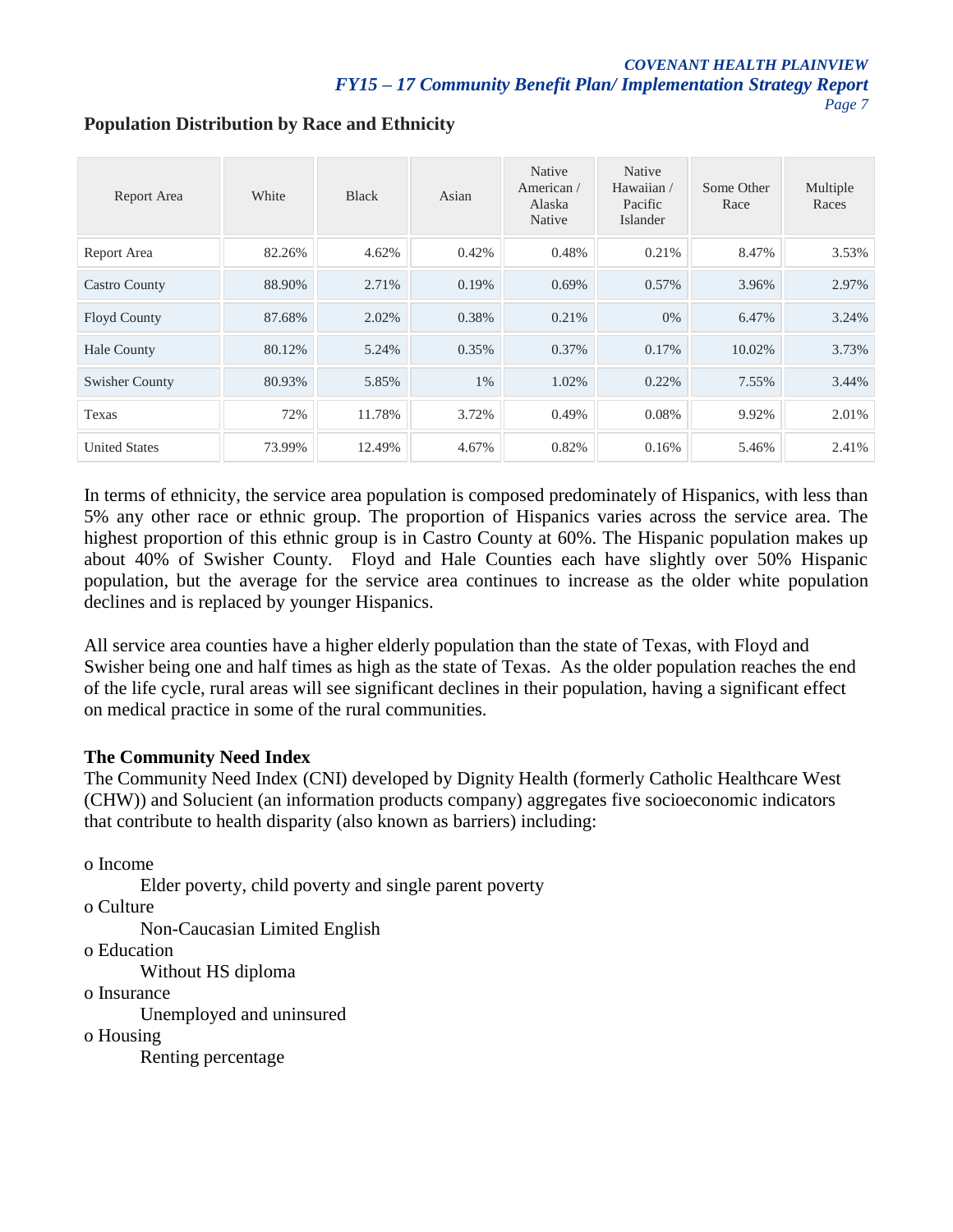# *COVENANT HEALTH PLAINVIEW FY15 – 17 Community Benefit Plan/ Implementation Strategy Report*

*Page 8*

This index suggests that the majority of the targeted ZIP codes in our primary CBSA and in our secondary CBSA fall into the highest need categories. Many of these communities are Medically Underserved Areas (MUA's) or Persistent Poverty Areas (PPA's) or both. The community need index shows a high level of need all across Hale County and all of the counties in the service area. Rural areas tend to have much higher need index than urban areas and this appears to be true in the Plainview area.



Source: 2012 Dignity Health, Community Need Index

An analysis of the service area based on the CNI and a review of the demographic data for the service area suggests a region with a highly significant need all across the four counties. In an attempt to identify specific areas of higher need, a review of the economically disadvantaged student populations from area school districts and individual campuses was completed. This information suggests a similar distribution of low-income students all across the service area.

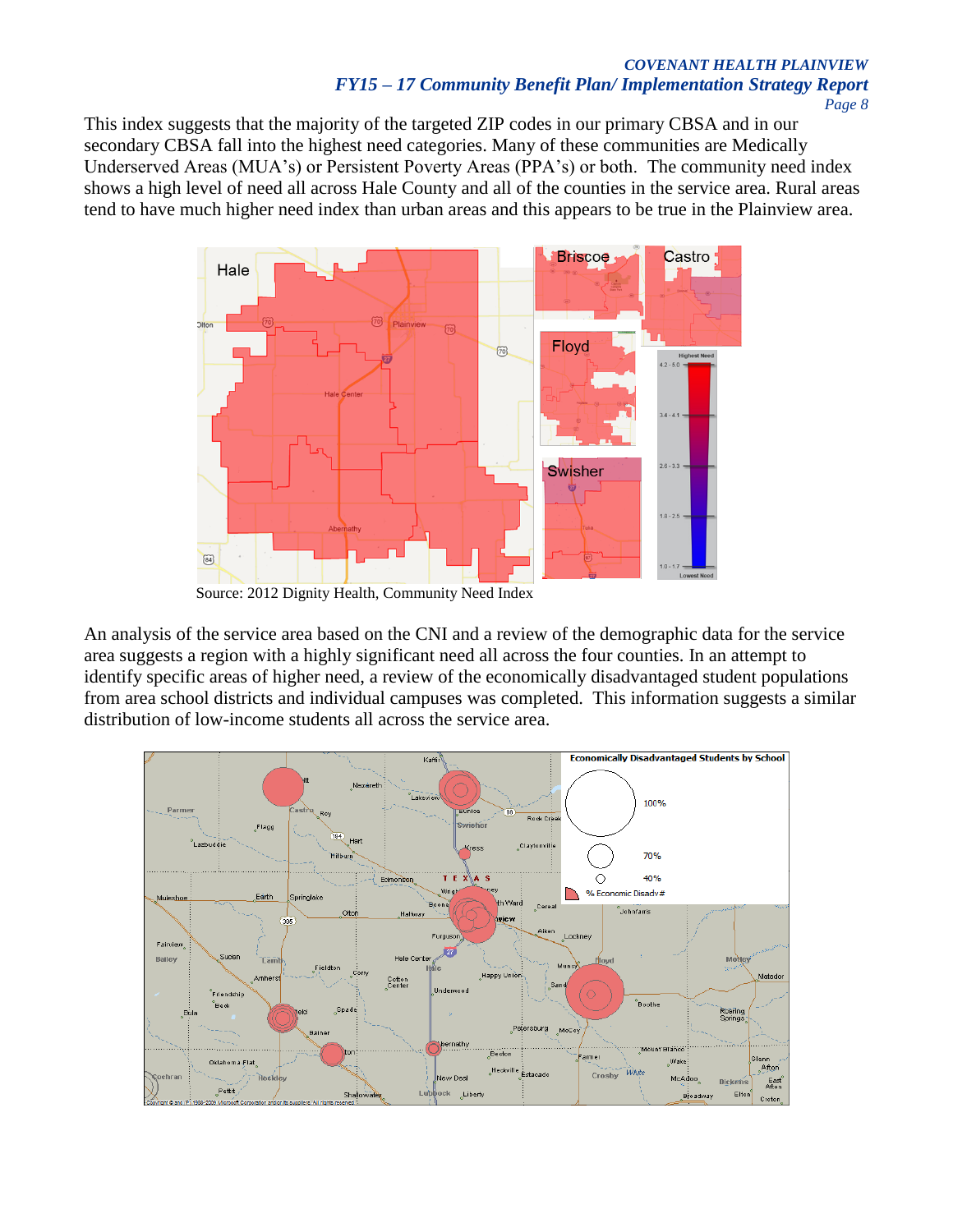# **Identification and Selection of DUHN Communities**

Communities with Disproportionate Unmet Health Needs (DUHN) are communities defined by ZIP codes (Zone Improvement Plan codes) and census tracts where there is a higher prevalence or severity for a particular health concern than the general population within Covenant Health Plainview's Service Area.

## **DUHN Group and Key Community Needs and Assets Summary Table**

| Hale, Castro, Floyd,                  | At less than \$20,000 per capita income in each         | Rural Hospitals and          |
|---------------------------------------|---------------------------------------------------------|------------------------------|
| and Swisher Counties                  | county is significantly lower than the                  | Regence Health               |
|                                       | state(\$24,870) and the U.S. (\$27,334)                 | Network, Inc.,               |
|                                       | • Hale $$16,322$                                        | <b>University Medical</b>    |
| Hale County (ZIP                      | $\bullet$ Castro \$16,073                               | Group, and Covenant          |
| Codes 79311, 79041,                   | $\bullet$ Floyd \$18,093                                | <b>Medical Group</b> ; Texas |
| 79250, 79072, and                     | $\bullet$ Swisher \$16,513                              | Agri-life extension          |
| 79073)                                |                                                         | agent services;              |
|                                       | The % of individuals whose primary language is          | Congregations;               |
| Floyd (ZIP Codes<br>79235, and 79241) | Spanish and who speak English less than very well       | Hale County public           |
|                                       | is lower than Texas $(12.7%)$ and higher than the       | health department;           |
|                                       | U.S. (5.7%) (except for Castro County)                  | Public schools, the          |
| <b>Castro County (ZIP</b>             | • Castro 17.4%                                          | school health advisory       |
| Codes 79027, 79043,                   | $\bullet$ Floyd 9.5%                                    | councils (SHACs))            |
| and 79085)                            | • Swisher $8.4\%$                                       | and colleges,                |
|                                       | $\bullet$ Hale 11.1%                                    | Community group              |
| Swisher                               |                                                         | some outreach and            |
| County (ZIP                           |                                                         | mobile services are          |
| Codes 79063, 79052,                   | The % of children below poverty level in Texas is       | provided locally by          |
| 79088, and 79042)                     | 23.8% compared to 19.2% in the U.S. This rate is        | agencies, hospitals          |
|                                       | higher in Hale $(24\%)$ , Castro $(34.5\%)$ , and Floyd | (including Covenant          |
|                                       | (32.5%) Counties but significantly lower in             | Health) and non-profit       |
|                                       | Swisher County (13.5%).                                 | organizations based          |
|                                       |                                                         | out of Lubbock               |
|                                       | The % of individuals aged $65+$ living below the        |                              |
|                                       | poverty level is an estimated 11.6% in Texas and        |                              |
|                                       | 9.5% in the U.S. Hale (16.5%), Castro (12.2%),          |                              |
|                                       | Floyd (16%), and Swisher (11.8%) fare worse             |                              |
|                                       | than these averages.                                    |                              |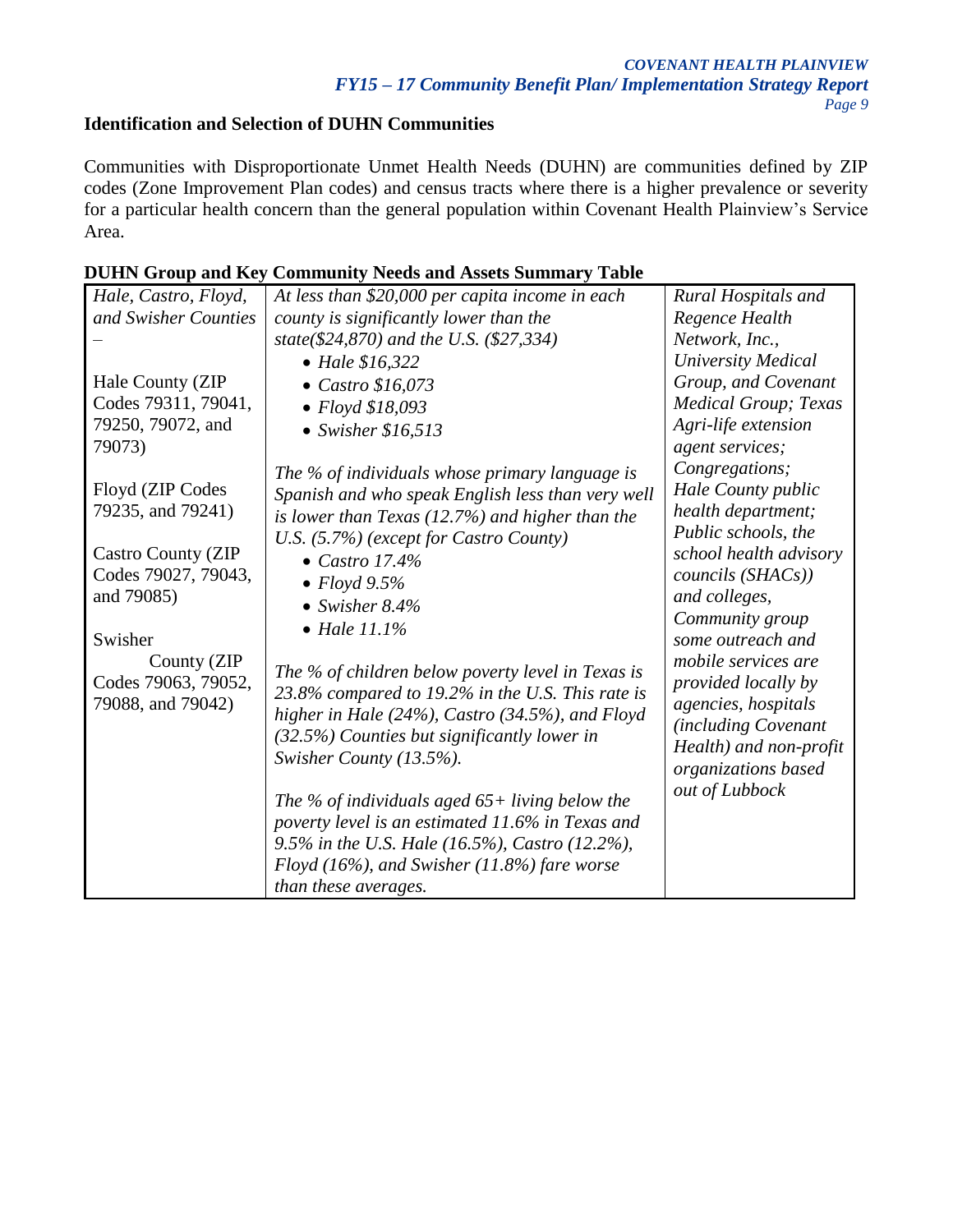#### *COVENANT HEALTH PLAINVIEW FY15 – 17 Community Benefit Plan/ Implementation Strategy Report Page 10* **COMMUNITY NEEDS & ASSETS ASSESSMENT PROCESS AND RESULTS**

#### **Summary of Community Needs and Assets Assessment Process and Results**

The community health needs assessment was developed to assist the community in its deliberations to identify community health needs. The community health needs assessment had two major components. The first was a primary data collection phase in the community from February to April. This phase was conducted through interviews with a cross-section of community representatives and leaders to determine local issues and concerns that affected the health of the community.

The second phase was the collection and compilation of secondary data from public sources that defined the status of the community's health and well-being. These two segments were combined into a summary that could be used by Covenant Health Plainview leadership to determine priorities and develop plans and strategies to improve community health.

#### **Community Needs and Assets Assessment Process**

Identification of priority health issues for the economically poor in the primary service area was developed through community interviews, focusing on the health issues of concern to the local community. These interviews identified issues and needs for which there are no adequate resources (assets) in place by other providers to address those needs. Information from the interviews was used to prioritize identified community health needs and inform the selection of priority initiatives for Covenant Health Plainview for **FY15 – 17 Community Benefit Plan/Implementation Strategy Report.** 

#### **Secondary Data Collection and Analysis and Prioritize Identified Needs**

The demographic data for the service area were summarized through a contract with Greg Eastin, *Foresite Consulting*, to collect available secondary data, gather, summarize, and document key health issues, based on criteria (information to describe the service area and identify health needs and risks to the community) and prepare a summary report for use in primary data collection and interviews describing key health issues.

#### **Select Priorities for FY15 – 17 CB Plan/Implementation Strategy Report**

Using input from community interviews, staff, and the consultant, the Executive Management Team (EMT) considered options, identified additional questions, and developed priorities.

#### **Develop a Plan**

Groups of consumers and residents were engaged through focus groups, surveys, and interviews to gather their perspective on needed approaches, strengths/weaknesses of current approaches, etc. This process established measurable outcomes for priorities and reporting. Key strategies and activities were identified.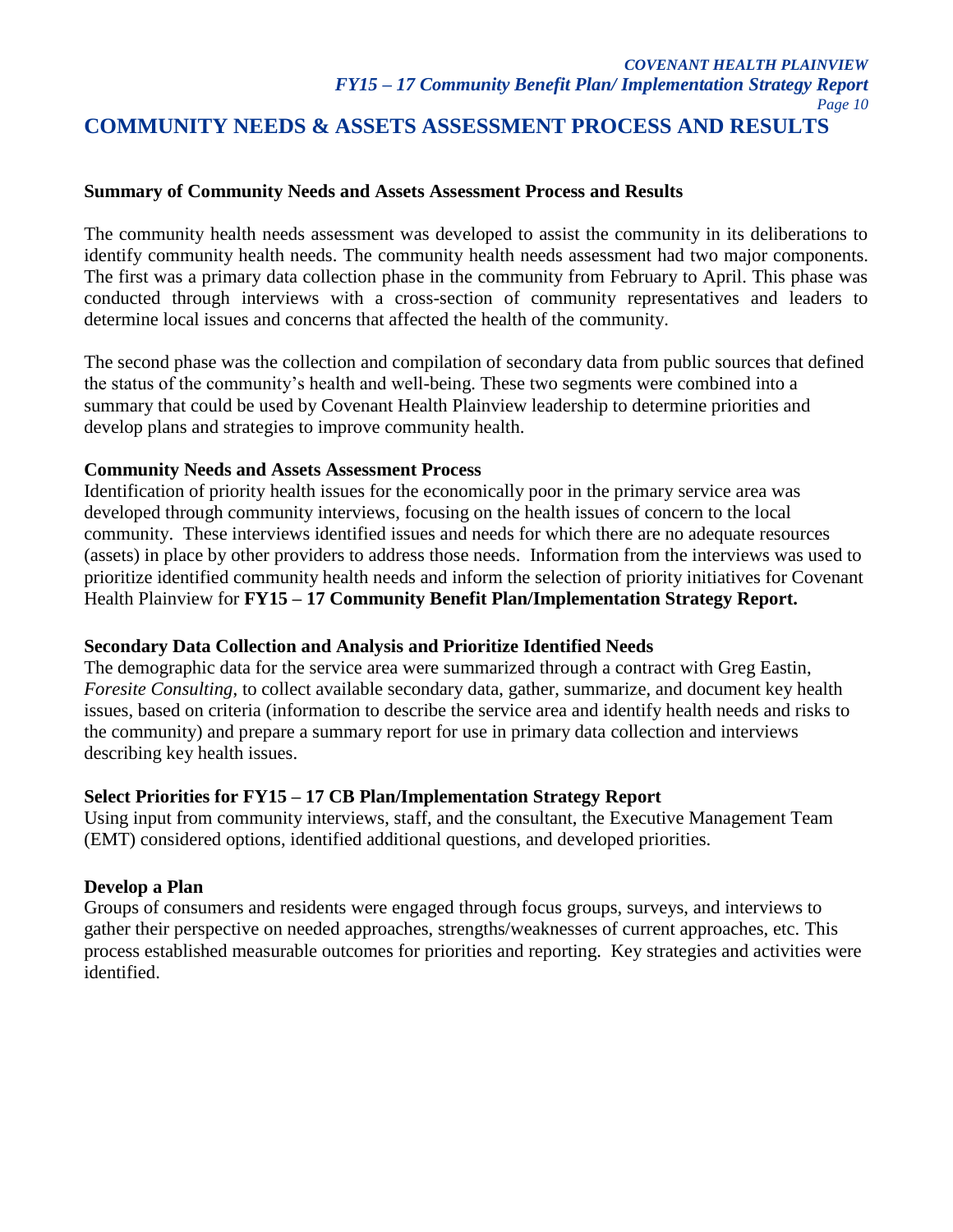## **Priority Community Health Needs**

The list of prioritized community needs was developed as a result of community interview data and secondary data analysis including data from CHNA.org and 2012 County Health Rankings.

- **Diabetes:** The percentage of persons reporting being told they had diabetes is higher in the service area counties, within Public Health Region 1 (10.1%), than in Texas (9.7%) and the U.S.  $(9.3\%)$ .
- **Obesity:** The percentage of persons who are obese in Covenant Health Plainview service area counties (29%) is similar to the state of Texas (28.5%) and slightly higher than the nation average of 27%. Both national and regional data suggest this is a significant problem for children in the area and during community stakeholder input, many persons expressed aconcern about the issue. In addition, all Covenant Plainview service area counties report a higher percentage of adults over 20 years of age with no leisure time for physical activity**.**
- **Access to Medical Care:** Access to all medical services was limited due to the number of primary care providers in each service area county. The ratio of population per primary care physicians is highest in Swisher County at 3,778:1.
- **Access to Specialty Care:** Lack of access to specialty care was reported during Community Interviews and affirmed by Medically Underserved Area designation.
- **Access to Health Insurance:** The percent of the population under 65 years of age that were uninsured was significantly higher across all the service area, Castro County at 35%, Swisher County at 33%, Floyd County 31% and Haley County 29%, than for the state of Texas at 26% and the United States at 11%.
- **Dental Health and Access to Dental Care:** Oral health was identified as a major concern in light of it being one of the leading causes of health problems among children. Although the local data is limited, the state of Texas has raised its standards for regular dental checkups, but only 3.9% of Hale County Medicaid children meet the standard. In addition, among those with access to care through the Texas Health Steps (THSteps), Hale County eligible children report the lower percentage receiving the necessary preventive dental care checkups.
- **Teen Pregnancy:** Results from 2009 Texas Health Profiles point to a larger percentage of teen mothers in Covenant Health Plainview in Swisher County (14.2%), Castro County (9.7%), Hale County (9.2%) and Floyd County (5.6%) compared to Texas (4.7%).
- **Mental Health**: Through community interviews, mental health was identified as a major concern especially with the cut backs in state funding.
- **Premature Death**: Floyd, Castro and Swisher, and Hale Counties have the worse rate of Years of Potential Life Lost when compared to Texas and U.S. In addition, Floyd (rate of 69.35 per 100,000) and Swisher (rate of 48.2 per 100,000) Counties have a much high rate of unintentional mortality as compared to the state of Texas (rate of 40.66 per 100,000) and United States (rate of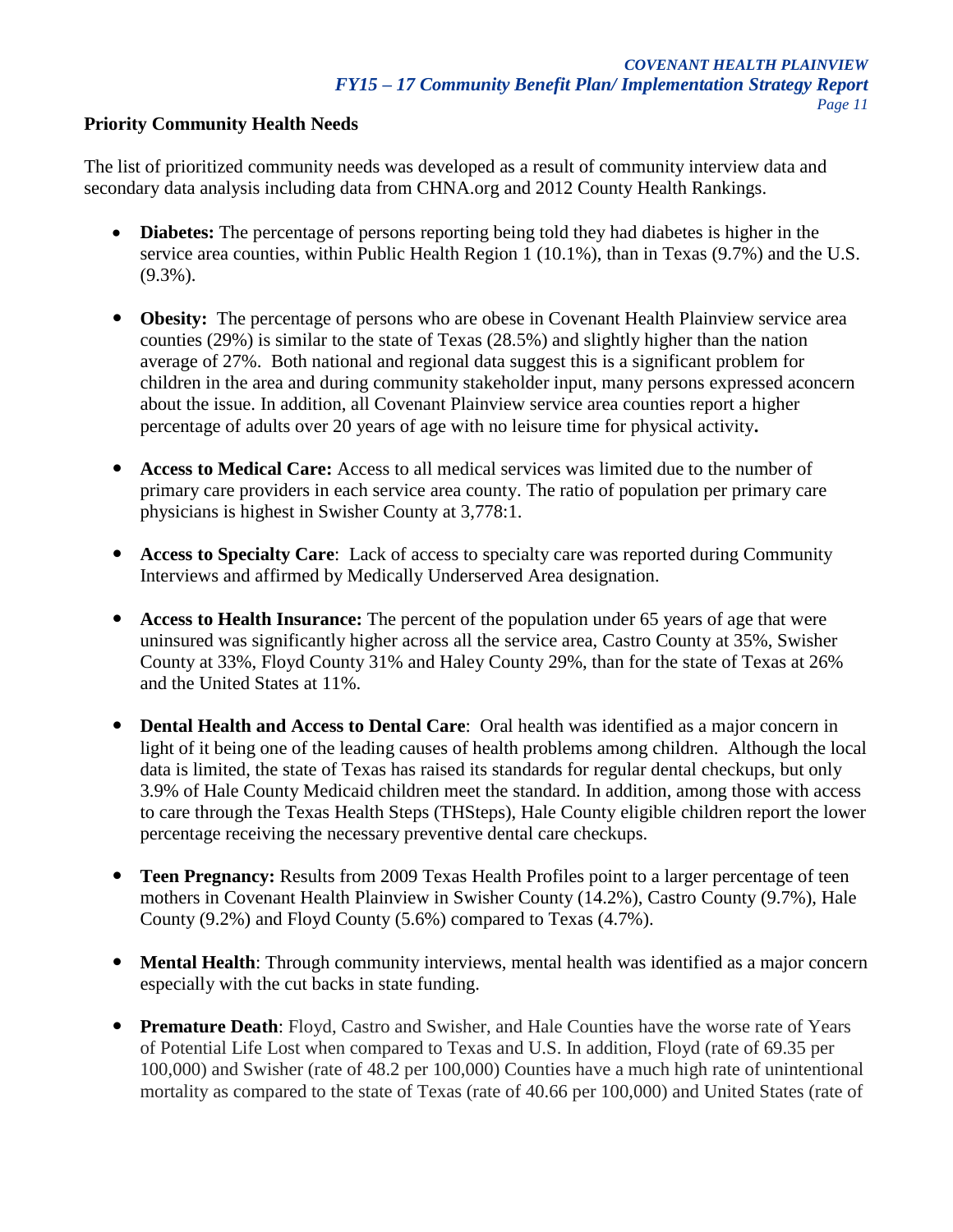39.07 per 100,000). These percentages are significantly higher than the Healthy Peoples 2020 target of 36 per 100,000.

- **Mortality Rate:** Covenant Health Plainview service area counties report a higher rate of death due to stroke (cardiovascular disease) (54.3 age-adjusted death rate per 100,000 population) than the state of Texas and U.S. The Healthy People 2020 target is 33.8 age-adjusted death rate per 100,000 population).
- **Tobacco Use:** Hale County has 19% of its population over the age of 18 reporting regularly smoking cigarettes, higher than U.S.  $(15\%)$ .
- **Lack of Transportation to Health and Human Services**: Lack of transportation for the elderly and poor to receive healthcare services was reported as a community need during Community Interviews.

The two priorities selected to address the unmet needs of residents in Covenant Health Plainview's

service area during FY15 – 17 are diabetes and childhood obesity. These needs will be addressed

through the following Community Benefit initiatives:

- Diabetes Education and
- HK2020 (Childhood obesity)

## **Needs Beyond the Hospital's Service Program**

Although Covenant Health Plainview cannot address all community health needs identified in the Covenant Health Plainview CHNA, making the CHNA report findings publicly available will be the first step to encourage local coordination of services and resources and inform future program development and care coordination of Covenant Health Plainview community benefit efforts.

Reasons for not addressing all needs include resource constraints, current staffing and areas of expertise limitations that prevent Covenant Health Plainview from addressing all the community health needs identified. Below we outline reasons per identified need.

- Dental Health and Dental Care will be explored as a future initiative, when partnerships are established with other agencies providing dental care and staffing arrangements can be made.
- Teen Pregnancy, Tobacco Use, and Lack of Transportation to Health and Human Services will not be addressed directly through a program due to resource constraints. However, the Covenant Health Plainview is a designated tobacco-free campus.
- Access to Medical Care and Access to Specialty Care will not be formally addressed in this CB Plan/ Implementation Strategy report; however, the findings will inform Covenant Health Plainview physician recruitment efforts.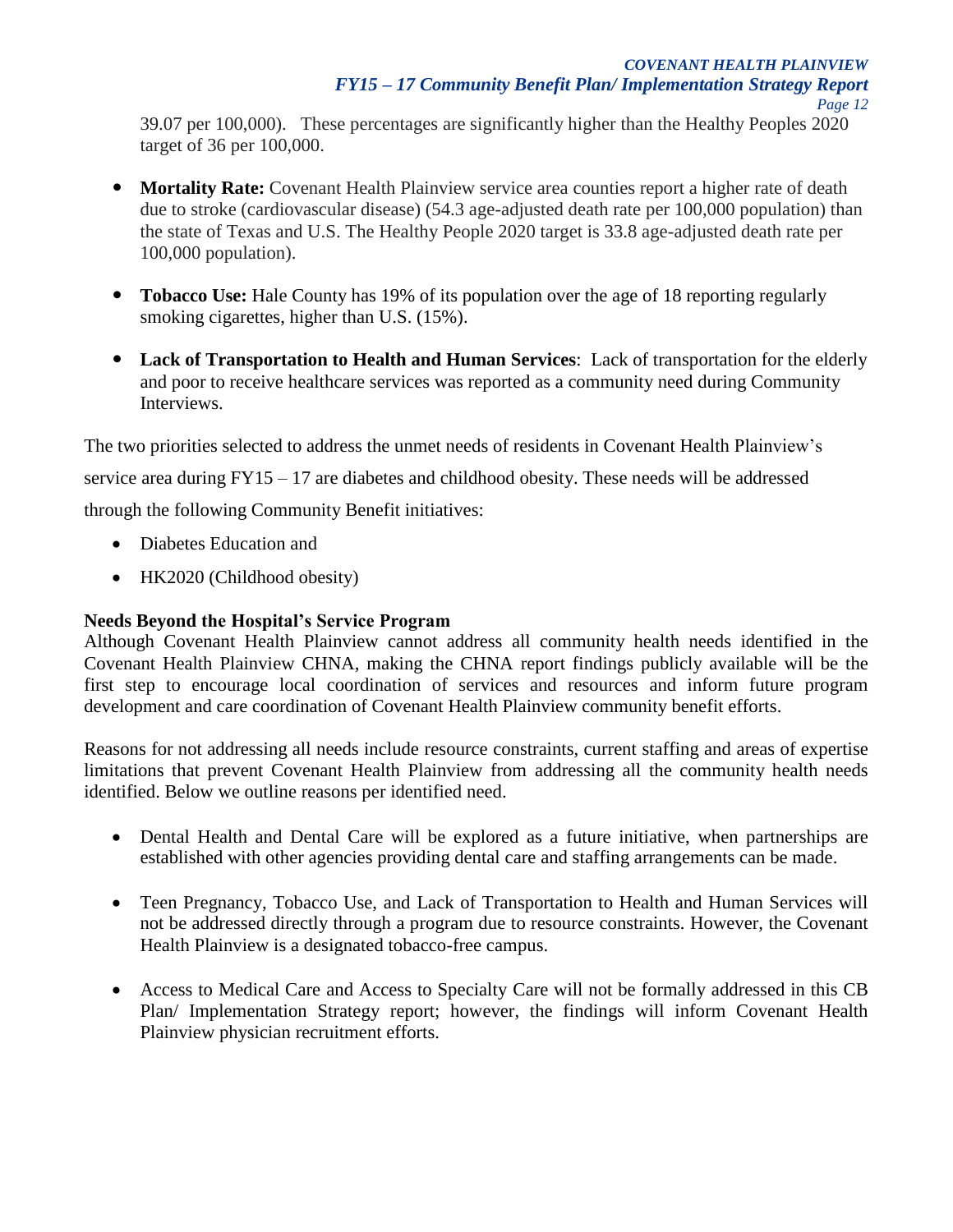- Premature Death and Mortality Rate will not be formally addressed through a community benefit program, however, CHNA findings will be disseminated to the public and opportunities can arise for community engagement around future prevention efforts.
- Although Access to Health Insurance will not be formally addressed by Covenant Health Plainview, in light of health care reform, Covenant Health Plainview will explore the opportunity to engage and partner with health insurance exchange education campaign to expand understanding of the new law and opportunity for health insurance enrollment in service area.
- Mental health is already addressed by the Mental Health and Mental Retardation Center (MHMRC). Covenant Health Plainview is exploring the opportunity to partner with the MHMRC to coordinate mental health care for persons who present at the Covenant Health Plainview Emergency Department for mental health care. Preliminary discussions include exploring prevention efforts that include care coordination to ensure appropriate care and treatment of community residents with mental health issues.

As in any community, there are many unmet health needs. CHP will continue to partner with other community outreach programs to support their efforts in addressing community needs.

# **COMMUNITY BENEFIT PLANNING PROCESS**

## **Summary of Community Benefit Planning Process**

All identified health needs were presented to and discussed with community health leaders from the Plainview area and internal Covenant department leaders. The feedback received from these groups combined with the secondary data analysis helped shape the final priorities. Priorities were then ranked by the EMT according to how well they met the following required elements and additional considerations listed below. The EMT includes the CEO, CFO / COO, CNO, and Assistant Administrator.

## **Required Elements:**

- All priorities will be focused on the economically poor within the primary service area for Covenant Health Plainview (CHP).
- Local secondary and primary data have identified this problem as affecting a substantial number of persons in CHP's service area.
- Local secondary and primary data and national evidence have identified this problem as an important one in affecting resident's health status.
- Available local resources to address the problem are not adequate and the issue can be effectively addressed within the CHP mission, vision, and values.

#### **Additional Considerations:**

Internal alignment within Covenant Health:

 Focus on this area will help CHP Emergency Department and inpatient services provide the services needed to address needs at appropriate intensity of care and thus reduce charity care costs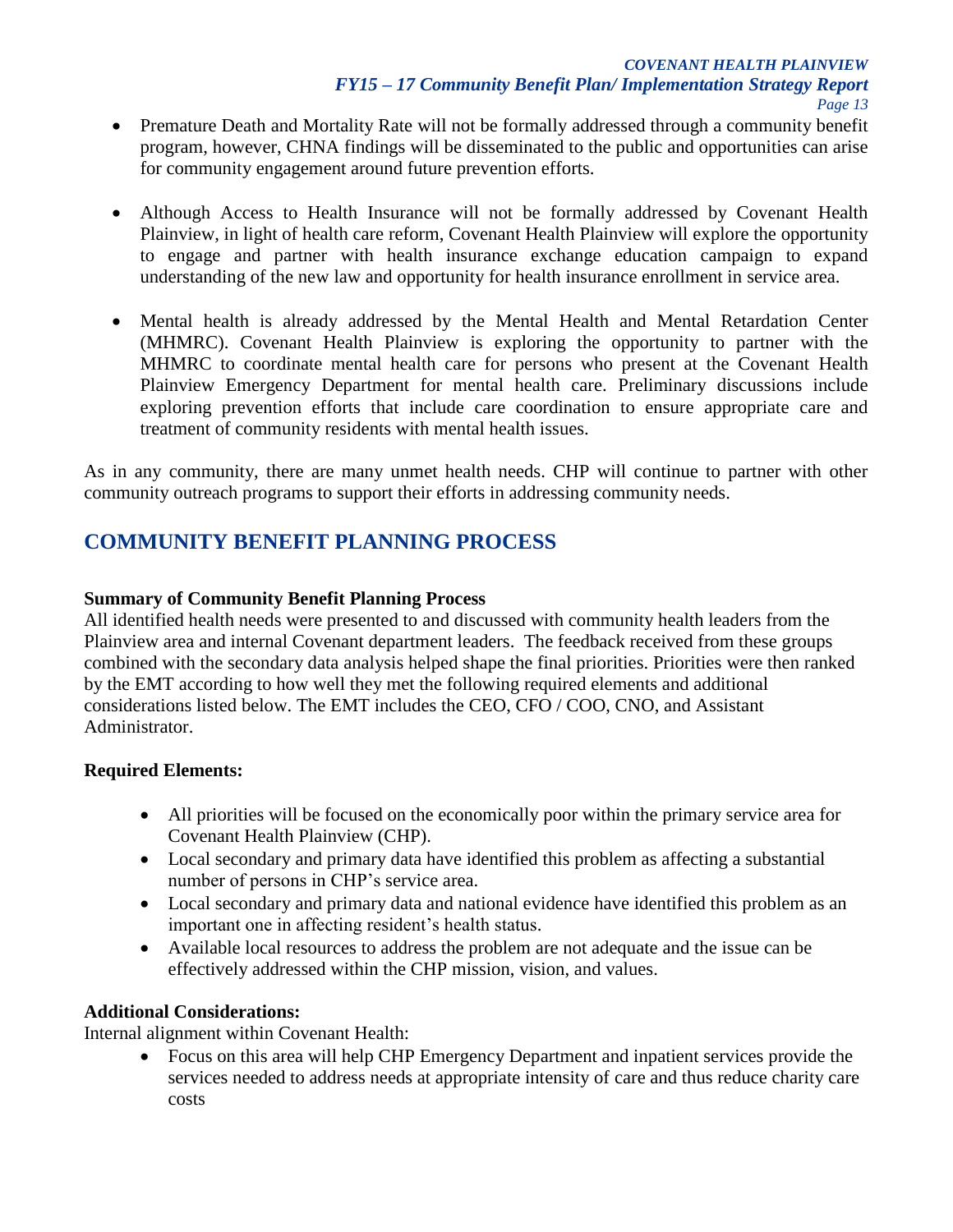- Focus on this area will help CHP provide the services needed for the economically poor in its practice and thus reduce charity care costs
- Focus on this area will help CHP insure that the economically poor receive services in areas of CHP clinical excellence
- Focus on this area will help CHP address other strategic priorities

Community perception:

- Other community service providers agree that there is a need for additional services and providers
- Other community service providers support CHP being a provider in this arena

Continuity of current priorities:

• There would be a negative impact on the community if CHO discontinued a current program or service

Service design and delivery capacity:

- CHP can provide this service as efficiently as other providers of this service in the community
- CHP has or will develop the competencies and expertise needed to address this need effectively
- CHP will focus on primary and/or secondary prevention approaches to this problem, rather than tertiary prevention
- CHP will address this problem through an integrated and coordinated approach working with other providers to meet consumer's needs and "best practice" standards

To further develop the final priorities each priority was evaluated in the following areas:

- Detailed definition of the problem including the scope and seriousness of the issue
- Evaluation of community resources that currently address the issue
- Overall Alignment with internal strategic plans

The Community Benefit Plan strategies for  $FY15 - 17$  were developed in collaboration with EMT, various staff, and community agencies. Measurement and the tracking of outcomes related to our program initiatives will be monitored. This collaboration helped us to develop the goals, scope, strategies and measures for each of our priority programs.

## **Addressing the Needs of the Community: FY15 – 17 Key Community Benefit Initiatives and Evaluation Plan**

# **Diabetes Awareness, Training and Support**

**Description:** Covenant Center for Outpatient Diabetes Education in Plainview offers comprehensive, self-management classes designed to help train, support and empower people with Diabetes to live a healthier life. Classes are offered monthly and family participation is encouraged. Topics include disease process and treatment options, medication, monitoring, nutritional management, physical activity, preventing complications, and behavior change. Additionally, diabetes awareness programs, support groups, glucose screenings and health fairs are offered frequently throughout the year.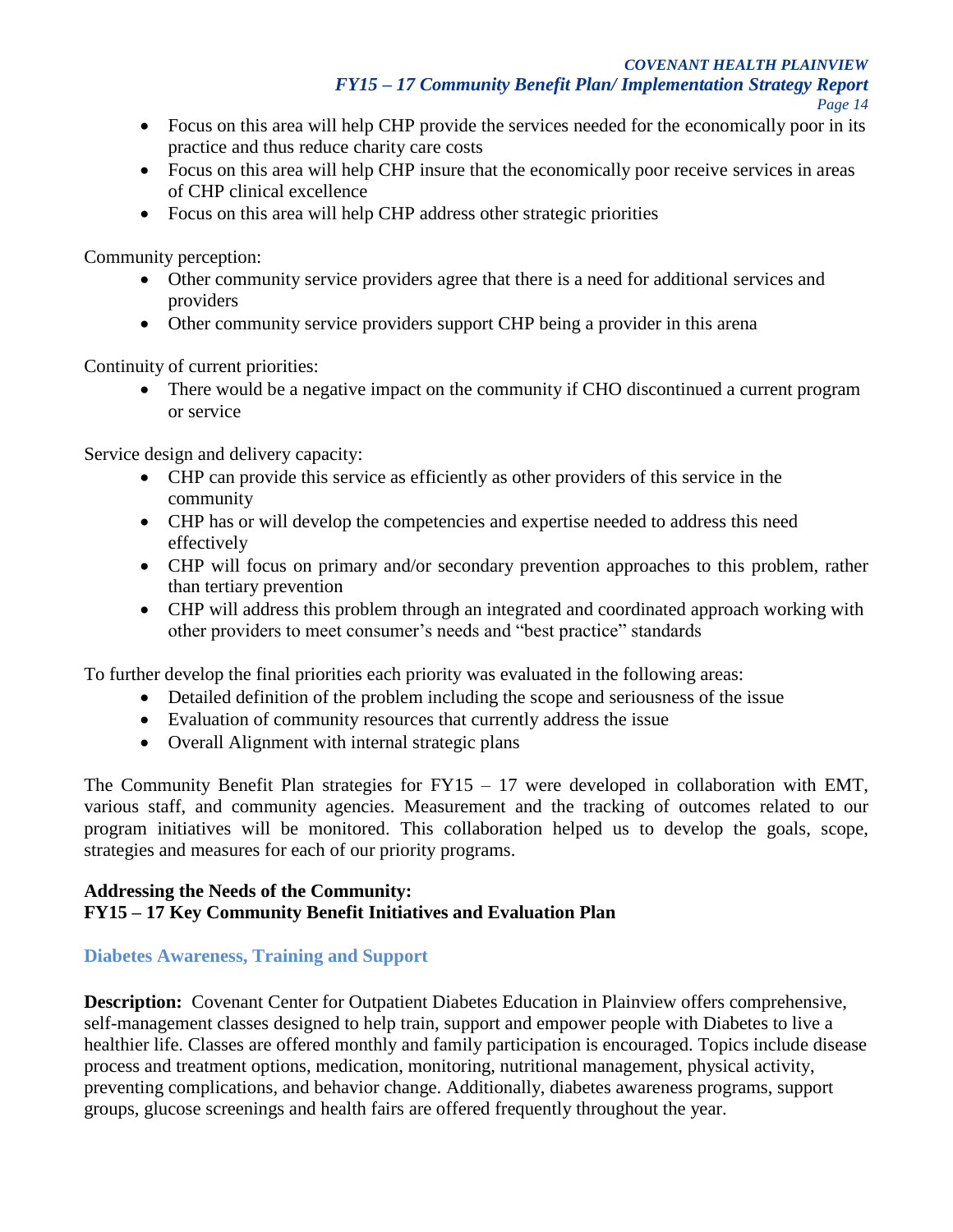**Goal (Anticipated Outcome):** Improve diabetes management in the community and surrounding areas.

**Community Partners:** Covenant Center for Outpatient Diabetes Education, hk2020, Covenant Corporate Wellness, Covenant Medical Group physicians, West Texas Family Medicine Physicians, Regence Health Network, Plainview/Hale County Health Department, Plainview ISD, American Diabetes Association, local Retail Pharmacies and Medical Supply Companies.

**Outcome Measure:** Average change in the concentration of blood glucose (Hemoglobin A1c) within 3 months of initial visit to the Diabetes Program

**Scope:** Patients enrolled in Diabetes Self-Management Training classes and monthly Diabetes Forum.

#### **Strategies:**

- 1. Engage patients in an interactional group learning environment
- 2. Provide patients with knowledge, community resources and the tools needed to succeed
- 3. Develop written behavioral goal changes and encourage compliance through monthly diabetes forum and follow-up sessions

#### **Strategy Measures:**

- 1. Percent of patients completing Diabetes Self-Management Training
- 2. Number of patients returning for follow-up visit
- 3. Percent of patients who comply with behavioral goal change plan

## **Childhood Obesity - hk2020 (healthy kids 2020)**

**Description:** hk2020 is a kids club (organized in 2008) created to promote a healthy lifestyle among the next generation of children in our community. Covenant Health Plainview, in collaboration with numerous community entities, have partnered together to provide free activities to the members and their families that address a healthy body, mind and spirit (i.e. fishing, swimming, hiking, bowling, roller skating, cooking, bicycling, food safety, and reading).

**Goal (Anticipated Outcome):** Reduce childhood obesity among 3 to 12 year olds living in Hale County

**Community Partners:** FBC Upward Basketball and Cheer Camp, YMCA, Plainview Bowling Center, Plainview Skating Rink, Wayland Baptist University, Llano Estacado Museum, Walmart Distribution, Plainview Daily Herald, RSVP, Dairy Fountain Farms, City of Plainview Fire Department, Plainview Hale County Health Department, Plainview ISD, Robert's Tree house, Texas Department of Fish and Wildlife, Caprock Canyon State Park, Unger Memorial Library, Sonic Drive Inn, West Texas Woodfire Grill, Rotary Club, Lions Club, Jr Service League, 4H, and Garrison Institute on Aging for a Healthy West Texas.

**Outcome Measure:** Percent of children who maintain or improve their weight status

**Scope:** Children ages 3-12 years and their families living in Hale County